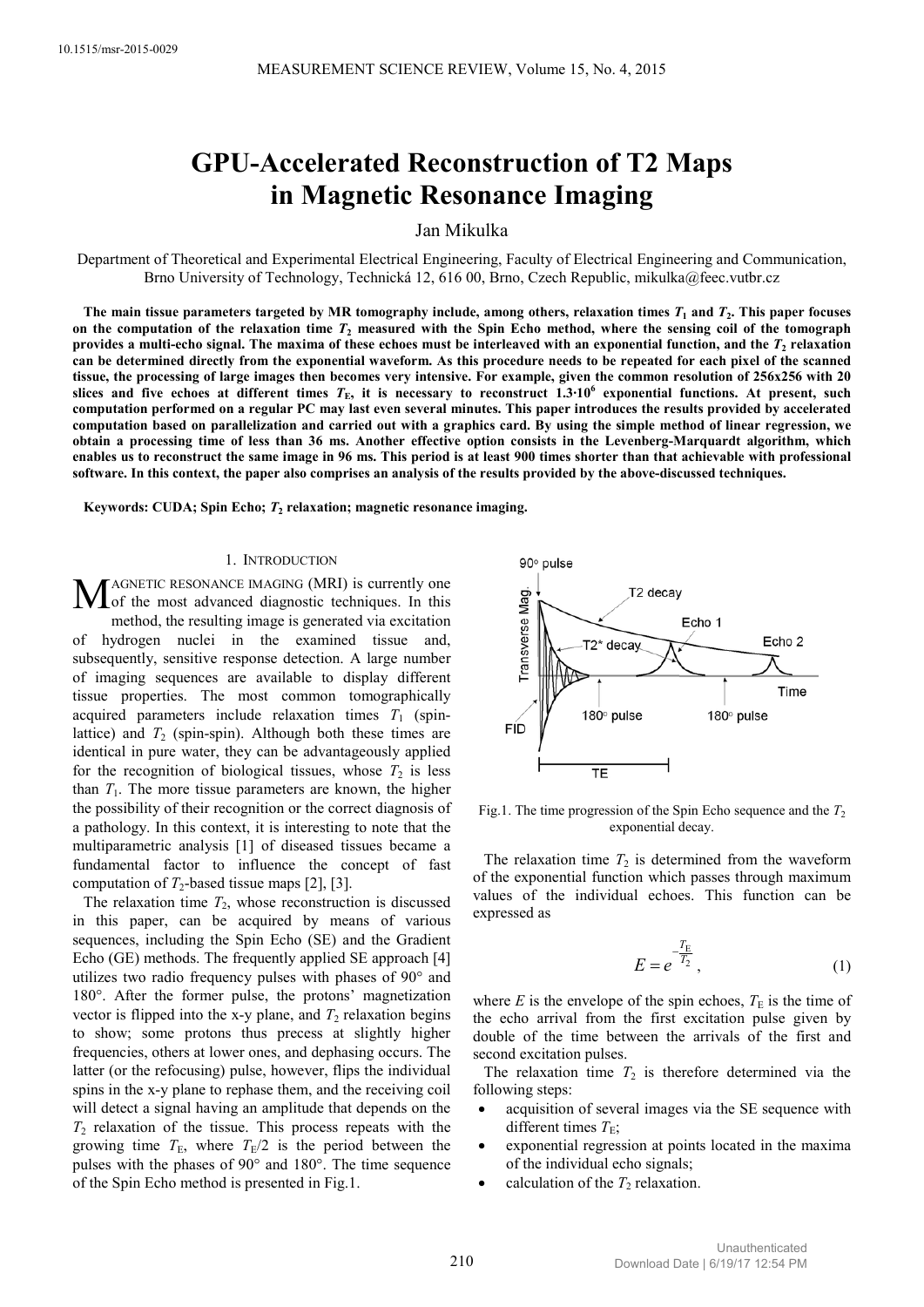This procedure is repeated for all pixels in the image. For the applied image with the size of 256x256 pixels and depth of 20 slices, we then have  $1.3 \cdot 10^6$  exponential regressions, and there are 5 points from which the exponential function is reconstructed.

It follows from the outlined facts that the computing task is rather complex with respect to the data size. Generally, two solution options are available. The first (and the most common) approach consists of solving the task sequentially, which requires us to perform in every step exponential regression from the five measurements for each pixel. The second method is based on the parallelization of the task. The computation of the value of the relaxation time  $T_2$  in each pixel depends only on the values obtained from the five measurements with the SE method, and therefore regression can be performed for all the pixels simultaneously. The parallel image processing technique then substantially reduces the time necessary to yield the actual result [5].

The reason for the proposed design of a method for fast computation of the  $T_2$  relaxation time is the lack of a corresponding tool. At present, any extensive experimental research using the analysis of images obtained via MRI requires data correction and preprocessing. The computation of the relaxation times from the data acquired through imaging sequences constitutes the initial stage within both the image processing chain and the description of the examined biological tissues by means of real physical parameters [6]. In view of the presented problem, the aim of this paper is to introduce the procedure of  $T_2$  map reconstruction utilizing fast graphics processors and various mathematical models. Moreover, the suggested approaches and solutions might also serve as inspiration and guidance for researchers intending to assemble or correct similar data processing methods.

The first section of the article comprises a survey of the following problems or aspects: state of the art in fast  $T_2$  map reconstruction; database of MR test images; and the software/hardware used for the implementation of the fast reconstruction methods. In this connection, a detailed characterization of both the sequential and the parallel approaches to  $T_2$  map computation is provided. The following chapter then compares the results obtained with the analyzed techniques and presents the related computation times, and the final part of the paper contains an overall evaluation of the problem.

The research in fast image processing methods is motivated by a major research track presently pursued at the DTEEE and partner institutes, where a large number of science projects involve the analysis of biological tissues. Recently, the procedure referred to as multiparametric analysis has been often applied; this technique is designed to view a tissue as a set of several parameter distributions, and therefore the tissue is not interpreted from the perspective of merely a single measured parameter. In current diagnostics, the most frequently examined images are those weighted by relaxation times  $T_1$  and  $T_2$  or by diffusion or perfusion coefficients; significant attention is also paid to derived images generated via defined calculation. The growing number of parameters increases the processing time and intensifies the computation, making necessary the search of

suitable tools to either simplify or accelerate the actual processing. One of the projects in which the author of this paper currently participates in is based on investigating schizophrenia in mice. Within this project, sixty laboratory mice have been examined thus far, and images weighted by the  $T_1/T_2$  relaxation times and by the diffusion coefficient were acquired from all the samples; the images weighted by the relaxation time  $T_2$  were obtained via the SE imaging sequence. Given the size of the image database, it became obvious that a new tool for batch-based fast processing has to be created.

In recent years, graphics cards have become a popular instrument for parallel image processing [7], [8]. Methods enabling us to implement parallelization in image filtering [9], segmentation [10] and the otherwise very time-intensive registration [11], [12] are sufficiently described by several papers within the field of medical image processing. In MRI data processing, graphics cards are employed for a wide variety of computations. Sources [13] and [14], for example, then interestingly characterize the recent development and prospects of parallelization within medical data processing. Further, the problem of simple computation of the  $T_2$ relaxation time is also analyzed in a number of articles and other sources, such as [15], [16], and [17]. Although the procedures presented in the indicated studies often utilize a simple linear model of the exponential function after logarithmic transformation, the processing time of the proposed techniques is not mentioned by the authors. However, time-intensive computation is expectable, given that the actual implementation was performed in the Matlab environment and assuming sequential execution of the program. The described regression function is also applied in our case, but the method principally prefers lower echo values. This drawback is discussed in references [18], [19]. Generally, we can point out that not many authors analyze the problem of employing parallelization to accelerate the computation of  $T_2$ ; rather, most papers concentrate on the use of exponential fitting in concrete applications.

Several tools facilitating the computation of  $T_2$  maps are also available, for example *MRI Processor* [20]*.* This software computes both  $T_1$  and  $T_2$  maps and is equipped with two approximation iterative algorithms, namely the Levenberg-Marquart and Simplex methods. The tool is conceived as a plug-in for the well-known environment *ImageJ*, and it supports the computation of data up to four dimensions. Another suitable software package to process tomographic data is *Marevisi* [21], which is designed specifically for MR data processing. The program facilitates the computation of relaxation times via the regression of a series of available exponential waveforms. The software is applicable only commercially.

# 2. SUBJECT & METHODS

The image resolution provided by experimental MR tomographs commonly ranges between 64x64 pixels and 512x512 pixels in a slice; three-dimensional imaging, however, enables us to obtain even  $512<sup>3</sup>$  pixels. In multiecho acquisition, the number of pixels must be also multiplied by the number of echoes, and as the reconstruction of  $T_2$  images typically requires the acquisition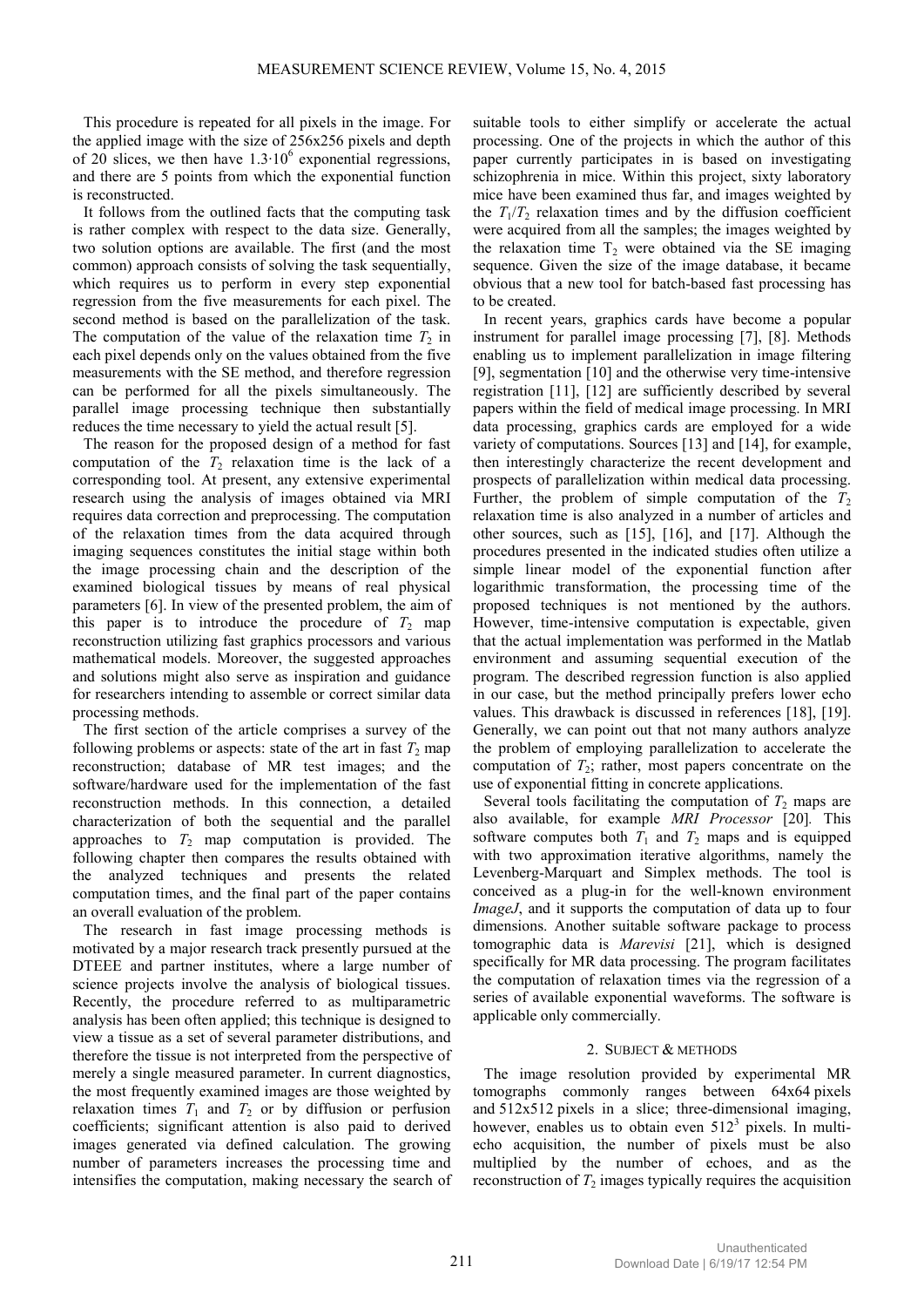of 5 images, it is necessary to process  $5.512^3 = 0.67 \cdot 10^9$ values. The increasing image quality, which constitutes a decisive factor in tissue recognition, then obviously raises the computational difficulty of the entire processing chain. Thus, the actual conversion of such large data volumes has to be viewed in a completely different manner.

If the reconstruction of a  $T_2$  map is carried out using a regularly available software package, the computation time required to process a single, average data volume will most probably remain within tens to hundreds of milliseconds. In higher resolution images, such computation may last even several minutes on a common PC; the processing of a whole set of experimental samples would therefore require minutes to hours of computation time.

The computation period can nevertheless be significantly reduced by parallel programming and suitable application of standard hardware, usually a graphics card, which is characterized by a large number of implemented processor cores. The computation can thus be distributed among the processor threads executed in parallel, and the processing will be accelerated without its quality being compromised.

## *A. Image description*

The designed parallel processing method was tested using a three-dimensional image acquired with a Bruker Biospec 94/30 tomograph (9.4 T) at the Institute of Scientific Instruments of the Academy of Sciences of the Czech Republic. The image captures a brown rat. The resolution of the images is 256x256 pixels, and the depth corresponds to twenty slices. Each pixel is measured five times with the Spin Echo method; the selected echo times  $T<sub>E</sub>$  are 15, 45, 75, 105, and 135 ms.

## *B. Hardware and software specifications*

To compare the sequential and parallel execution of the  $T_2$ map computation process, we used a PC equipped with an Intel Core2 Quad 2.66 GHz, 4 GB RAM  $(2 \times DDR2 \text{ } @$  400 MHz). The set of related software included Windows 7 64-bit and Matlab R2013a.

The parallel execution was implemented via a CUDA platform v. 7.0 with an nVidia graphics card, namely a GeForce GTX 770 (1024 threads per block; max thread block size 1024x1024x64; 4 GB of total memory at the frequency of 7 GHz; 1 GHz GPU).

#### *C. Methods used*

The aim of the processing was to acquire a map of the  $T_2$ relaxations of tomographically represented tissues. The paper presents two methods suitable for the purpose: a) sequential computation, and b) parallel computation. For both these approaches, the same image was used to facilitate comparison; this image consists of *n* pixels, and *n* is expressed as

$$
n = w \cdot h \cdot n_s = 256 \cdot 256 \cdot 20 = 1310720, \tag{2}
$$

where  $w$  is the image width in pixels,  $h$  is the image height in pixels, and  $n<sub>s</sub>$  is the number of slices.

To compare the different processing times, we tested three algorithms implemented in the Matlab environment via sequential and parallel programming. The first two algorithms utilize methods based on converting exponential regression to linear regression via logarithmization of the equation [19]. While the first of these two procedures exploits the simple application of the least squares method to linear regression, the second one embodies an improved approach to the problem: although built upon the first technique, it allows simple correction to eliminate the drawback of greater weighting of smaller values of the acquired echoes [19]. We assume measured values that approximately correspond to the functional dependence expressed as

$$
y = a \cdot e^{bx}, \tag{3}
$$

After logarithmization, this formula yields the equation of a line

$$
\ln y = \ln a + \ln e^{bx} \,. \tag{4}
$$

Using simple modification, we can explicitly express the value of the exponent *b* as

$$
b = \frac{\ln y - \ln a}{x}.
$$
 (5)

By applying the least squares method, we obtain – for the calculation of the coefficient  $b$  – the formula for the first exponential regression method (ER1):

$$
b = \frac{n \cdot \sum_{i=1}^{n} x_i \cdot \ln y_i - \sum_{i=1}^{n} x_i \cdot \sum_{i=1}^{n} \ln y_i}{n \cdot \sum_{i=1}^{n} x_i^2 - \left(\sum_{i=1}^{n} x_i\right)^2}.
$$
 (6)

where the vector *x* represents the individual times of the echoes  $T_{\text{E}}$ , the vector *y* denotes the measured echo values, and *n* is the number of measurements. By comparing the formulas 1 and 3 and substituting the coefficient *b* from the equation 6, we obtain the relaxation time  $T_2$  in the form

$$
T_2 = -\frac{1}{b} \,. \tag{7}
$$

Each thread of the process therefore computes a voxel of the  $T_2$  map according to the following formula (ER1):

$$
T_2 = -\frac{n \cdot \sum_{i=1}^n x_i^2 - \left(\sum_{i=1}^n x_i\right)^2}{n \cdot \sum_{i=1}^n x_i \cdot \ln y_i - \sum_{i=1}^n x_i \cdot \sum_{i=1}^n \ln y_i}.
$$
 (8)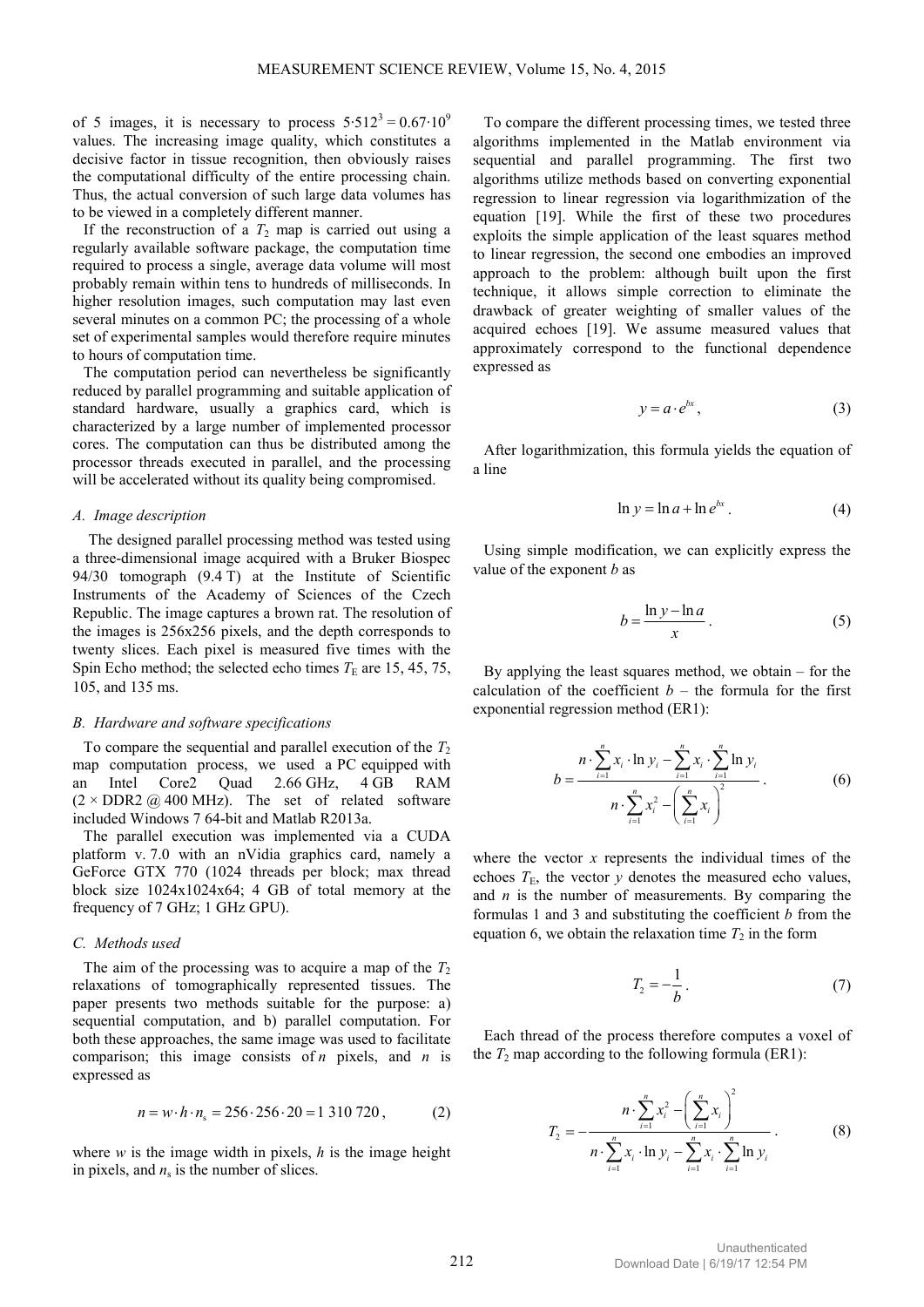The second procedure assigns the same weight to all measured echoes, thus ensuring a more accurate result. The regression model of this method consists of a simple correction, after which the following function is minimized:

$$
\sum_{i=1}^{n} y_i (\ln y_i - a - bx_i)^2.
$$
 (9)

If we now apply the least squares method, we obtain (via a process analogical to that used in deriving the ER1) the formula enabling the calculation of the relaxation time  $T_2$ through ER2:

$$
T_2 = -\frac{\sum_{i=1}^n y_i \sum_{i=1}^n (x_i^2 y_i) - (\sum_{i=1}^n x_i y_i)^2}{\sum_{i=1}^n y_i \sum_{i=1}^n (x_i y_i \ln y_i) - \sum_{i=1}^n (x_i y_i) \sum_{i=1}^n (y_i \ln y_i)}.
$$
 (10)

The third algorithm is also based on the minimization of the function given by the least squares method; in this case, however, the minimization is performed with the Levenberg-Marquardt (LM) optimizing approach [22], which is given by numerical solution of the formula

$$
\left(\mathbf{J}^{\mathrm{T}}\mathbf{J} + \lambda \mathrm{diag}\left(\mathbf{J}^{\mathrm{T}}\mathbf{J}\right)\right)\delta = \mathbf{J}^{\mathrm{T}}\left[\mathbf{y} - f\left(\boldsymbol{\beta}\right)\right].\tag{11}
$$

where **β** is the vector of searched parameters of the interleaved function *f*, and the size of the parameter *λ* determines the characteristics of the algorithm. For low values of *λ*, the Levenberg-Marquardt model approaches the Gauss-Newton optimization method; for high values of *λ*, however, the model is close to the gradient descent technique. For the numerical solution, it is necessary to specify both the initial estimation of the searched parameters and the convergence criteria. In our case, the aspects were set as follows:

- Estimation of searched parameters:  $a_0 = 1000$ ;  $b_0 = -1$ .
- Convergence criteria: the maximum of 100 iterations
- $\lambda_0 = 0.01$ .

#### *D. CPU implementation*

The three above-described techniques were all implemented in Matlab via sequential and parallel programming.

At the initial stage, the test images were processed sequentially via two different techniques. The first of these methods sequentially reads individual image entities by means of a for cycle directly in Matlab, and one pixel of the resulting image is calculated during each step. As Matlab belongs to the family of interpreted programming languages, this processing method appears to be the least suitable in terms of the time required; for this reason, the specified processing time is usually only approximate and cannot be straightly compared with parallelized computations. A Matlab code to calculate the  $T_2$  map via a for cycle is shown as follows:

```
for j = 1: length (t2echo)
    b = (5 * sum(te. * log(t2echo(j, :))) - sum(te)*sum(log(t2echo(j,:))))/(5*sum(te.^2)- 
     sum(te)*sum(te));
    t2mapa(j) = -1/b;
end
```
The other CPU-based sequential processing technique utilizes the optimized MEX function (written in the C language) in Matlab. This approach markedly differs from the previously described one in that the time-intensive for cycle is transferred from the interpreted Matlab environment to the very fast processor code of the MEX function. Such a code representing computation of the  $T_2$  map via the ER1 method is presented below.

```
void compT2(double *te, double *t2echo, double 
             *t2, int n)
{
     int idx;
     double xx[5], yy[5], xxyy[5], logyy[5], 
            xx2[5], xx2yy[5], xxlogyy[5], 
            yylogyy[5], xxyylogyy[5];
    for (int i = 0; i < 256*256; i++)
\left\{\begin{array}{ccc} \end{array}\right\}for (int j = 0; j < 5; j++)\{idx = i*5+j;xx[j] = te[j];yy[j] = t2echo[idx];xxyy[j] = xx[j]*yy[j];logyy[j] = log(yy[j]);xx2[j] = xx[j]*xx[j];xx2yy[j] = xx2[j]*yy[j];xxlogyy[j] = xx[j]*logyy[j]; yylogyy[j] = yy[j]*logyy[j];
             xxyylogyy[j] = xx[j]*yy[j]*logyy[j];
 }
        t2[i] = (n * sum(xxlogyy) - sum(xx)*sum(logyy))/(n*sum(xx2)- 
                 sum(xx)*sum(xx));
        t2[i] = -1.0/t2[i]; } 
}
```
The parallel, CPU-based processing was performed by means of three procedures. The first of these employs direct parallelization and enables optimization for concrete hardware, both thanks to the Matlab built-in function arrayfun; this function executes the particular processing type via the user-selected method in all elements of the vector/matrix. The efficiency of this solution is nevertheless hampered by two major problems, namely the already described slow execution of the interpreted code and the large amount of time required for calling the external mfunction that facilitates the actual computation over each element of the processed vector. At this point, it is also necessary to mention the unavailability of detailed documentation for the software-based execution of the arrayfun function. The second parallelization technique uses sequential processing, only the Matlab cycle for is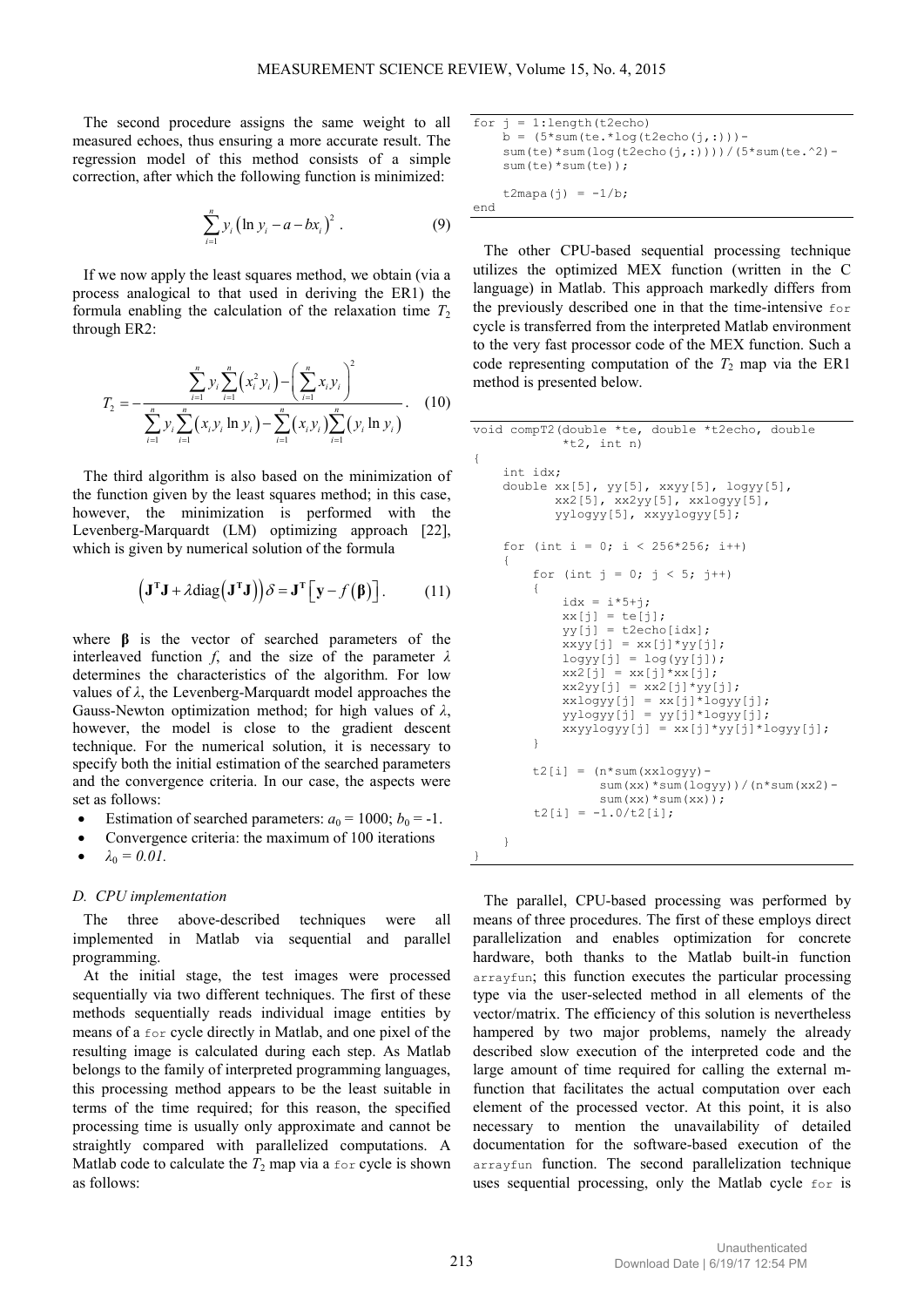substituted by the parallelized cycle parfor with the maximum number of threads (four in this case) allowed by the hardware.

The third approach to parallelized computation via CPUs consists in calling the MEX function, which computes the  $T_2$ map very quickly, using a compiled code written in C++. Here, the actual parallelization is performed through Microsoft tools of the Parallel Patterns Library (PPL), namely using the parallelized cycle parallel for. This cycle operates similarly to its common counterparts, but unlike them it utilizes all processor cores available. A MEX function to reconstruct the  $T_2$  map via the ER1 method is shown in the following section:

```
void compT2(double *te, double *t2echo, double 
             *t2, int n)
{
     parallel_for(0, 256*256, 
                    [&t2, &te, &t2echo, &n](int i)
     {
          int idx;
         double xx[5], yy[5], xxyy[5], logyy[5], 
                 xx2[5], xx2yy[5], xxlogyy[5], 
                 yylogyy[5], xxyylogyy[5];
         for (int j = 0; j < 5; j++)\left\{ \begin{array}{cc} 0 & 0 \\ 0 & 0 \end{array} \right\}idx = i*5+j;
             xx[j] = te[j];yy[j] = t2echo[idx];xxyy[j] = xx[j]*yy[j];logyy[j] = log(yy[j]);xx2[i] = xx[i]*xx[i];xx2yy[j] = xx2[j]*yy[j];xxlogyy[j] = xx[j]*logyy[j]; yylogyy[j] = yy[j]*logyy[j];
             xxyylogyy[j] = xx[j]*yy[j]*logyy[j]; }
         t2[i] = (n * sum(xxlogy) - sum(xx)*sum(logyy))/(n*sum(xx2)- 
                   sum(xx)*sum(xx));
         t2[i] = -1.0/t2[i]; });
}
```
To simplify the implementation of the algorithms in the MEX function, the CPU program was (unlike GPU distributed programs) complemented with the double data type in all real variables.

# *E. GPU implementation*

The parallel computation is invariably performed over only one slice of the three-dimensional image, which exhibits the resolution of 256x256 pixels; this condition corresponds to 65536 threads of the graphics processor. The computation of the three-dimensional  $T_2$  map is then carried out in the serial-parallel manner.

The individual methods were implemented using CUDA cores. An example of the ER1 method implemented to calculate the exponential regression coefficients is shown here:

```
#define tel 5 // 5 echoes 
// auxiliary function 
 device float sum(const float vector[tel])
{ 
     double sum=0; 
    sum+=vector[0];
     sum+=vector[1]; 
    sum+=vector[2];
     sum+=vector[3]; 
     sum+=vector[4]; 
     return sum; 
} 
// main CUDA kernel 
__global__ void compT2(float * t2map, 
                      const float * te, 
                       const float * t2echo, 
                       const int t2len) 
{ 
    int idx = threadIdx.x +
               (((gridDim.x * blockIdx.y) + 
               blockIdx.x)*blockDim.x); 
     if (idx < t2len) { 
       float b, xx[tel], yy[tel], xx2[tel], 
              logyy[tel], xxlogyy[tel]; 
       float n = (float)tel;for (int i = 0; i < tel; i++) {
xx[i] = te[i];yy[i] = t2echo[idx+i*65536];
           logyy[i] = log(yy[i]);xx2[i] = xx[i]*xx[i];xxlogyy[i] = xx[i]*logyy[i]; } 
       // compute the exponent T2=-1/b 
       b = (n * sum(xx) - sum(xx) * sum(logyy))/
            n*sum(xx2) - sum(xx)*sum(xx));
       t2map[idx] = -1.0/b; } 
}
```
In order to ensure high efficiency of the parallelized algorithm, we selected the data type float (32 bits) for all significant parameters, mainly because its accuracy is fully sufficient for the given task. From the sum function for the summation of vector elements, the original cycle for was removed over all members and substituted with five-step sum. At such a low number of vector elements, the actual amount of time required for the cycle initialization could manifest itself markedly.

#### 3. RESULTS

The  $T_2$  map computation as performed by the individual algorithms is analyzed considering the factors of processing time and accuracy of the obtained values. Due to marked differences between the sequential and parallel execution of the program, the comparison of the processing times is performed on a three-dimensional image, namely with the resolution of 256x256 and 20 slices. The comparison focused on the accuracy of the obtained values is carried out via the computation and analysis of the differential image and by comparing the computed relaxation times of concrete tissues. The related processing time values are presented in Tables 1.-3. Table 1. compares the CPU-based sequential and the GPU-based parallel processing types. The time values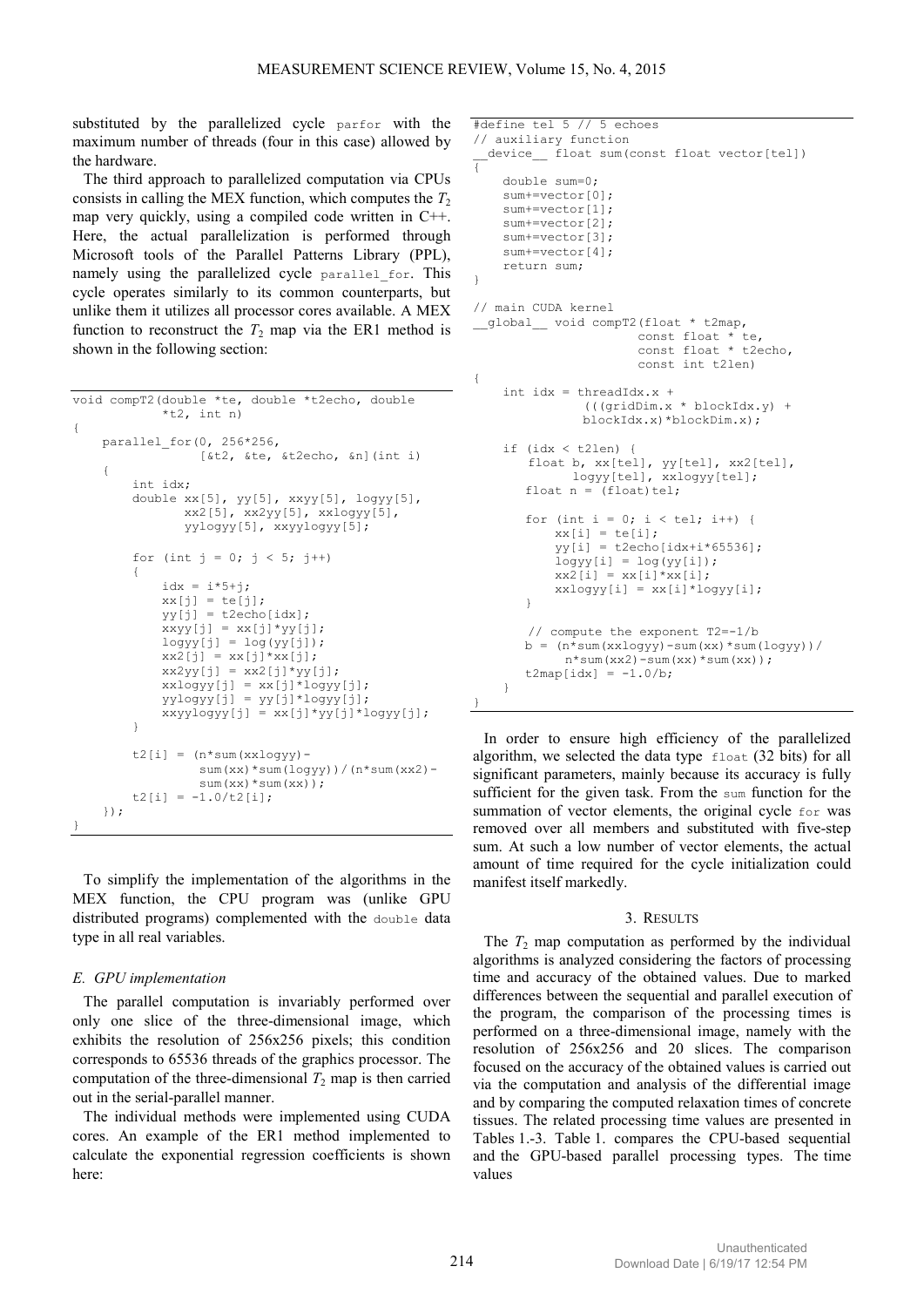related to parallel processing via a graphics card are invariably specified without the time necessary for the image data transfer to the graphics memory; this time was defined separately and corresponds to the value of 1.3 ms per transfer of one MR slice. It appears that, in a simple exponential regression (the ER1 and ER2 methods), the acceleration of algorithm distributions to the GPU is not markedly discernible; the acceleration value is approximately 4.5×, which virtually corresponds to the published achievable values [23]. In the more complex LM method, we can already speak of a three hundred-fold acceleration. But this value can be, on the one hand, misleading due to differences between the applied data types (*float* in the GPU, *double* in the CPU approaches) or because the code was not optimized for the concrete hardware; this latter aspect may include, for example, the SSE vectorization, which is certainly capable of providing a major increase in efficiency. Within the above- described solution, we accentuated fast, clear, and transferable implementation. On the other hand, however, the time required for sequential processing by means of the MEX function roughly corresponds to the processing time achievable with the Marevisi and MRI Processor programs. If we compare (Table 2.) the times necessary for the CPU and GPU-based parallel processing, it becomes obvious that in the simple methods (the ER1 and ER2) we obtain an almost double acceleration with the graphics card distribution. In the LM method, the acceleration is seventyfold in the given case. Here, too, the use of double time consuming data types may be of major importance. Table 3. compares the times required for the CPU-based processing of one and the same image via various sequential and parallel techniques. For example, it is apparent from this comparison that 4-thread parallelization in the MEX function becomes reasonably applicable only with the more complex algorithms (the LM), where the computation is positively accelerated almost four-fold. The simple procedures (the ER1 and ER2), however, are considerably burdened with the time-consuming parallelization control, and thus the parallelization process can be accelerated only twice.

Table 1. The processing times of the sequential (MEX function) and parallel (GPU) computation methods in Matlab.

|                  |                                         | Comp. time                           |
|------------------|-----------------------------------------|--------------------------------------|
|                  | Comp. time                              | 20 slices                            |
|                  | 1 slice                                 | sequential                           |
| Comp.            | sequential (parallel)                   | (parallel)                           |
| ER <sub>1</sub>  | $8.40 \text{ ms} (1.80 \text{ ms}^*)$   | $168 \text{ ms } (36 \text{ ms }^*)$ |
| ER <sub>2</sub>  | $8.90 \text{ ms } (1.90 \text{ ms }^*)$ | $178 \text{ ms } (38 \text{ ms }^*)$ |
| LM               | 1.45 s $(4.80 \text{ ms}^*)$            | 29.0 s $(96 \text{ ms}^*)$           |
| Marevisi         | 4.3 s $(n/a)$                           | $\approx$ 86 s (n/a)                 |
| <b>MRI</b> Proc. | 12.0 s(n/a)                             | 240 s $(n/a)$                        |

\*) The processing times without data transmission to the GPU RAM; the transmission time is approximately 1.3 ms/slice.

| Table 2. The processing times of the CPU (MEX function) vs. the |
|-----------------------------------------------------------------|
| GPU parallel computation methods in Matlab.                     |

|                 |                                | Comp. time                          |
|-----------------|--------------------------------|-------------------------------------|
|                 | Comp. time                     | 20 slices                           |
|                 | 1 slice                        | <b>CPU</b>                          |
| Comp.           | CPU (GPU)                      | (GPU)                               |
| ER <sub>1</sub> | 3.65 ms $(1.80 \text{ ms}^*)$  | $73 \text{ ms } (36 \text{ ms }^*)$ |
| ER <sub>2</sub> | 4.20 ms $(1.90 \text{ ms}^*)$  | 84 ms (38 ms *)                     |
| LM              | 370.8 ms $(4.80 \text{ ms}^*)$ | 7,416 s $(96 \text{ ms}^*)$         |

\*) The processing times without data transmission to the GPU RAM; the transmission time is approximately 1.3 ms/slice.

Table 3. A comparison of the times required to process one slice via various CPU-based techniques.

| Computation       | ER 1              | ER <sub>2</sub>   | LM       |
|-------------------|-------------------|-------------------|----------|
| MEX function,     | 8.40 ms           | $8.90 \text{ ms}$ | 1.45 s   |
| seq. processing   |                   |                   |          |
| MEX function,     | $3.65 \text{ ms}$ | $4.20 \text{ ms}$ | 370.8 ms |
| par. processing   |                   |                   |          |
| Matlab for cycle  | $710 \text{ ms}$  | 1.10 s            | 505 s    |
| Matlab parfor     | $225$ ms          | 1.00 s            | 185 s    |
| cycle (4 workers) |                   |                   |          |
| Matlab arrayfun   | 1.54 s            | 191s              | 475 s    |
| function          |                   |                   |          |



Fig.2. The resulting  $T_2$  map obtained via the Levenberg-Marquardt algorithm (LM).

Fig.2. presents a selected  $T_2$  map in the 9<sup>th</sup> slice (middle position) of the volume from the parallel computation using non-linear regression performed with the Levenberg-Marquardt algorithm. An image obtained using this method is comparable to images acquired by means of professional MR image processing programs. In the following sections of the comparison, the intensities of this image will therefore constitute reference values of the  $T_2$  relaxations.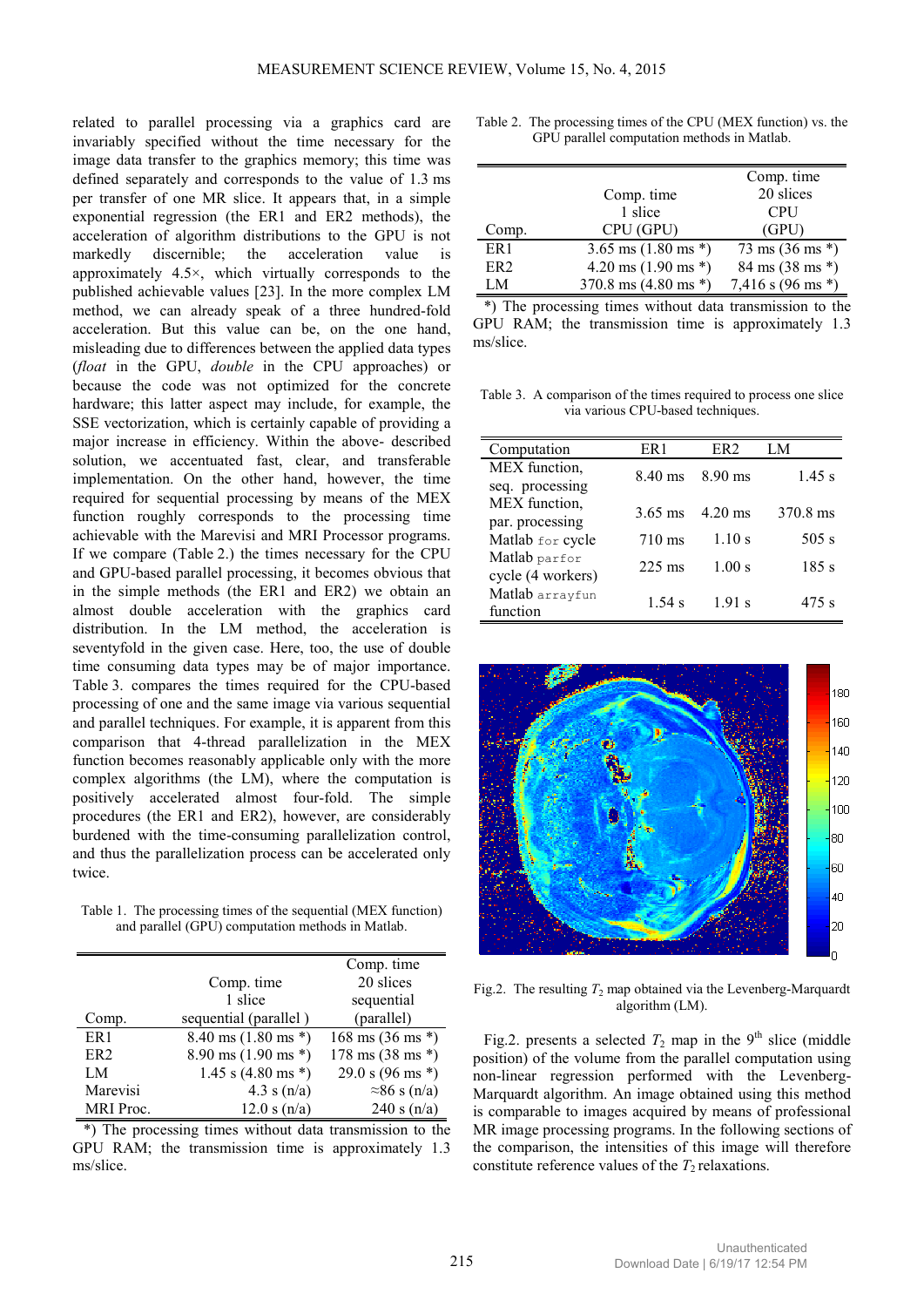Fig.3. and Fig.4. then show the result of the parallel computation carried out with the linear regression technique according to formulas 8 (ER1) and 10 (ER2). The differential image to facilitate comparison of the results is indicated in Fig.5.



Fig.3. The resulting  $T_2$  map acquired with the linear regression method (ER1).



Fig.4. The resulting  $T_2$  map obtained using the modified linear conversion method (ER2).



Fig.5. The differential images: a) LM-ER1; b) LM-ER2.



Fig.6. The ROIs for evaluating the relaxation times of concrete tissues.

Based on subjective evaluation of the images shown in Fig.3. and Fig.4., it is possible to confirm the accuracy of both methods used in the  $T_2$  map computation. An analysis of the map acquired via the ER1 and ER2 methods will indicate a higher sensitivity to noise, which degrades the SE images already at the acquisition stage. This problem, which is visible mainly in the left portion of the image, is caused by weak response of the examined tissues, reflecting the fact that the image was made with a surface coil located on the right-hand side. The correctness of the result can be further demonstrated on the differential image presented in Fig.5. Here, again, a higher error rate can be identified in regions characterized by a lower level of the SE signal. After comparing the differential images presented in Figs.5.a) and b), it is possible to state that the ER1 is a method less accurate and more sensitive to noise than ER2. By comparing the sums of the differential image intensities, namely  $|\sum_{\text{LM-ER}} 1| = 4.3 \cdot 10^5$  and  $|\sum_{\text{LM-ER}} 2| = 2.4 \cdot 10^5$ , we can conclude that the error exhibited by the method ER2 is smaller than that of the technique ER1. The results can be also compared by the calculated relaxation time values in individual tissues. Fig.6. shows the regions of interest in which we evaluated the  $T_2$  relaxation values in images obtained via LM, ER1, and ER2.

Table 4. comprises values from the evaluation of the  $T_2$ relaxation times related to concrete tissues, namely the ROIs shown in Fig.6. The regions are numbered from right to left; the right portion of the image corresponds to the real region where the tomograph sensing coil was located. As indicated in Table 4., the error rate of both ER1 and ER2 increases with the distance between the coil and the evaluation spot. The regions I, II, and III exhibit results comparable to those acquired with all three methods; in the regions IV to VII, major disagreement can be observed between the values of relaxation times computed with the ER1 and ER2 methods and the values obtained with the reference LM.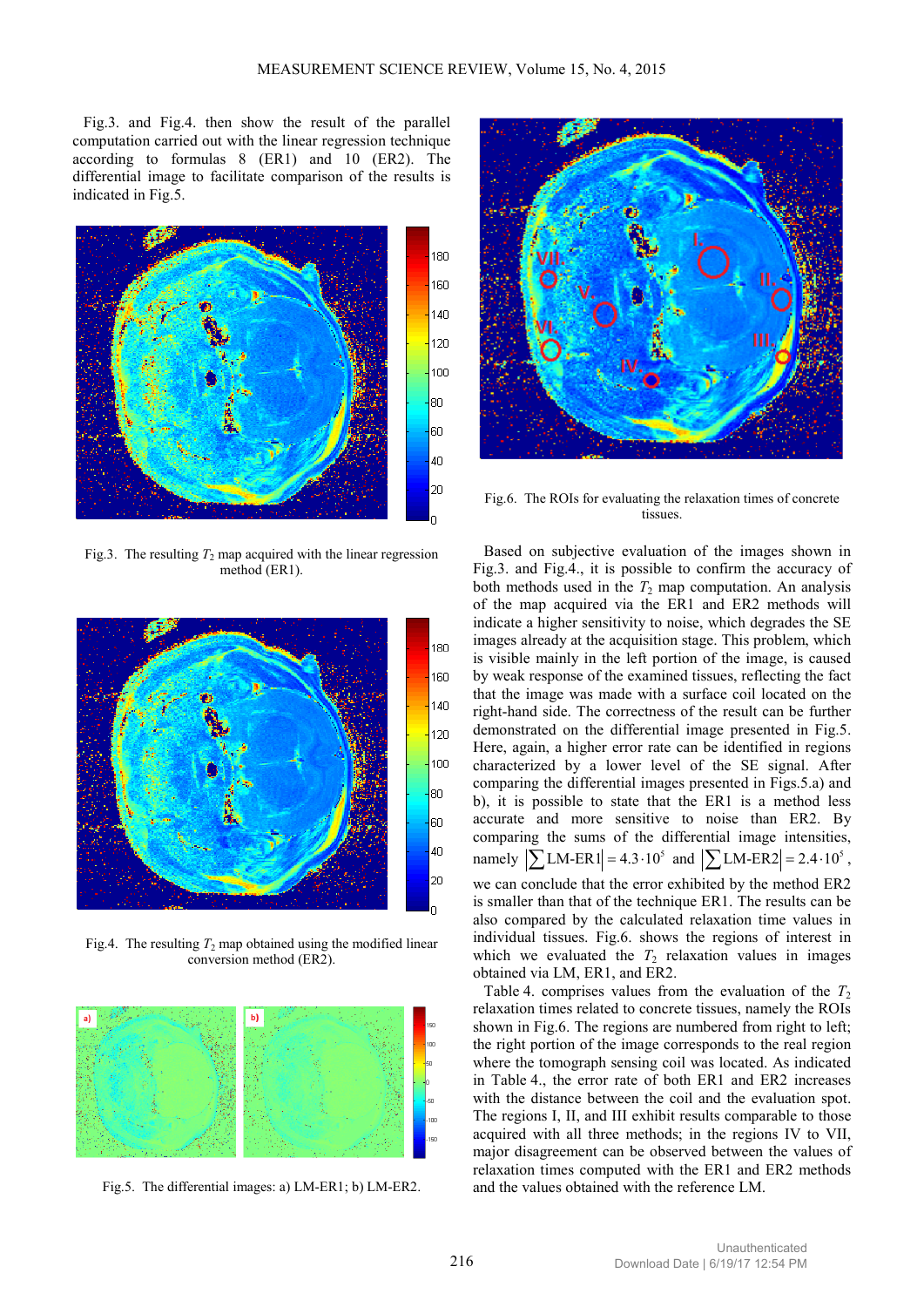Table 4. Evaluation of the  $T_2$  relaxation times in concrete tissues.

| <b>ROI</b>   | LM                 | ER <sub>1</sub>    | ER <sub>2</sub>    |
|--------------|--------------------|--------------------|--------------------|
| $\mathbf{I}$ | $47.8 \pm 1.9$ ms  | 49.2 $\pm$ 3.2 ms  | $48.2 \pm 2.0$ ms  |
| H.           | $49.4 \pm 1.3$ ms  | $49.4 \pm 1.7$ ms  | $49.0 \pm 1.5$ ms  |
| III.         | $122.2 \pm 5.7$ ms | $122.7 \pm 2.6$ ms | $120.2 \pm 4.9$ ms |
| IV.          | $18.0 \pm 5.0$ ms  | 53.1 $\pm$ 6.0 ms  | $37.1 \pm 3.2$ ms  |
| V.           | $40.4\pm4.1$ ms    | $58.2 \pm 7.2$ ms  | $51.1 \pm 5.5$ ms  |
| VI           | $77.9 \pm 9.7$ ms  | $85.2 \pm 11.7$ ms | 78.9±9.5 ms        |
| VII.         | $50.4 \pm 7.1$ ms  | $67.6 \pm 10.1$ ms | $60.4 \pm 8.3$ ms  |

#### 4. CONCLUSIONS

The above-presented results point to the benefit of algorithm parallelization to both the reconstruction of  $T_2$ maps and the implementation of such algorithms in a graphics card processor. In this manner, the computation of the  $T_2$  relaxation time maps was significantly accelerated without the processing quality being compromised. We described three reconstruction methods, namely two approaches based on linear regression and one utilizing nonlinear regression. The best results were achieved with the nonlinear solution, which consists of optimizing the exponential function parameters by means of the Levenberg-Marquardt algorithm. Interestingly, the results obtained via this method were identical with those provided by regularly accessible software tools for the processing of data from MR tomographs (*MRI Processor*, *Marevisi*). These programs also utilize the regression approach employing the Levenberg-Marquardt optimization, and thus agreement between the results was the precondition for correct implementation. A comparison of the processing times required to compute the applied image (256x256x20 pixels) will indicate a major decrease in the length of the execution period, and we then have the following values: *Marevisi* approximately 1.5 min.; *MRI Processor* - 4 min.; GPU acceleration – 96 ms. It is therefore possible to conclude that a graphics processor will proceed 900 to 2500 times faster than regularly available software packages; if we compared the processing times characterizing the linear regression methods, the eventual processing pace would be even higher. However, such comparison is rather misleading because the linear regression methods may exhibit a significant failure rate in the reconstruction of  $T_2$  maps. This fact was verified by comparing the processing results acquired with LM, ER1, and ER2. The ER1 method, which principally does not assign the same weight to all regression points, exhibited an error rate higher than that of the ER2 approach, which solves the given problem. In both these cases, however, a comparison of the reconstruction results or an analysis of the differential images has shown that the linear regression methods, in which the exponential regression problem is converted to the optimization of the linear model, are not suitable for the reconstruction of relaxation times. This is further proved by the results obtained from an analysis of the differential images, where the sum of intensities of the individual pixels is  $4.3 \cdot 10^5$  in ER1 and  $2.4 \cdot 10^5$  in ER2. A higher value points to a more prominent difference between the result of the given method

and the results provided by the reference technique LM. The reconstruction error can be demonstrated in the relaxation times of individual tissues, especially in spots more distant from the measuring surface coil. In regions marked as IV, V, and VII, the error of  $T_2$  reconstruction is expressed in tens to hundreds of percent, and we can therefore conclude that the simple linear regression methods ER1 and ER2 are not applicable for the reconstruction of maps from weak, noisecontaining signals.

To provide a well-balanced comparison of the processing times, we included several types of implementation related to both the sequential and the parallelized techniques. Within this context, the easiest procedure appears to consist of comparing the processing speed of MEX functions programmed in the C language with the speed of graphics card-distributed computations. If we compare the purely sequential (pixel-by-pixel), CPU-based  $T_2$  map computation using the MEX function with the GPU-based processing, we obtain the speed acceleration values of 4.6 $\times$ , 4.7 $\times$ , or 300 $\times$ in the ER1, ER2 methods (the LM). However, it appears more accurate and balanced to observe the CPU-based parallelized computation vs. the GPU-based process using the MEX function, where the achieved acceleration equals 2×, 2.2×, and 77×. As pointed out above, the large increase in the LM method reflects the fact that the possibilities of the code optimization for the concrete CPU were exploited only partially. Assuming the values in Table 1., it is nevertheless possible to claim that although the reconstruction of MRI  $T_2$  maps can be considered a timeconsuming task within image processing, currently available tools (Marevisi, MRI Processor) do not employ any largescale optimization of the CPU code and are markedly slower than the analyzed implementation.

#### ACKNOWLEDGMENT

This work was supported in part by the Grant GAČR 102/12/1104 and by the project CZ.1.07/2.3.00/30.0039 of Brno University of Technology.

# **REFERENCES**

- [1] Dvořák, P., Bartušek, K., Smékal, Z. (2014). Unsupervised pathological area extraction using 3D T2 and FLAIR MR images. *Measurement Science Review*, 14 (2), 357-364.
- [2] Mikulka, J., Burget, R., Říha, K., Gescheidtová, E. (2013). Segmentation of brain tumor parts in magnetic resonance images. In *36th International Conference on Telecommunications and Signal Processing*, 2-4 July 2013. IEEE, 565-568.
- [3] Hnilicová, P., Bittšanský, M., Dobrota, D. (2014). Optimization of brain T2 mapping using standard CPMG sequence in a clinical scanner. *Measurement Science Review*, 14 (2), 117-125.
- [4] Hahn, E. (1950) Spin echoes. *Physical Review*, 80 (4), 580-594.
- [5] Jiménez, J., Ruiz de Miras, J. (2012). Fast boxcounting algorithm on GPU. *Computer Methods and Programs in Biomedicine*, 108 (3), 1229-1242.